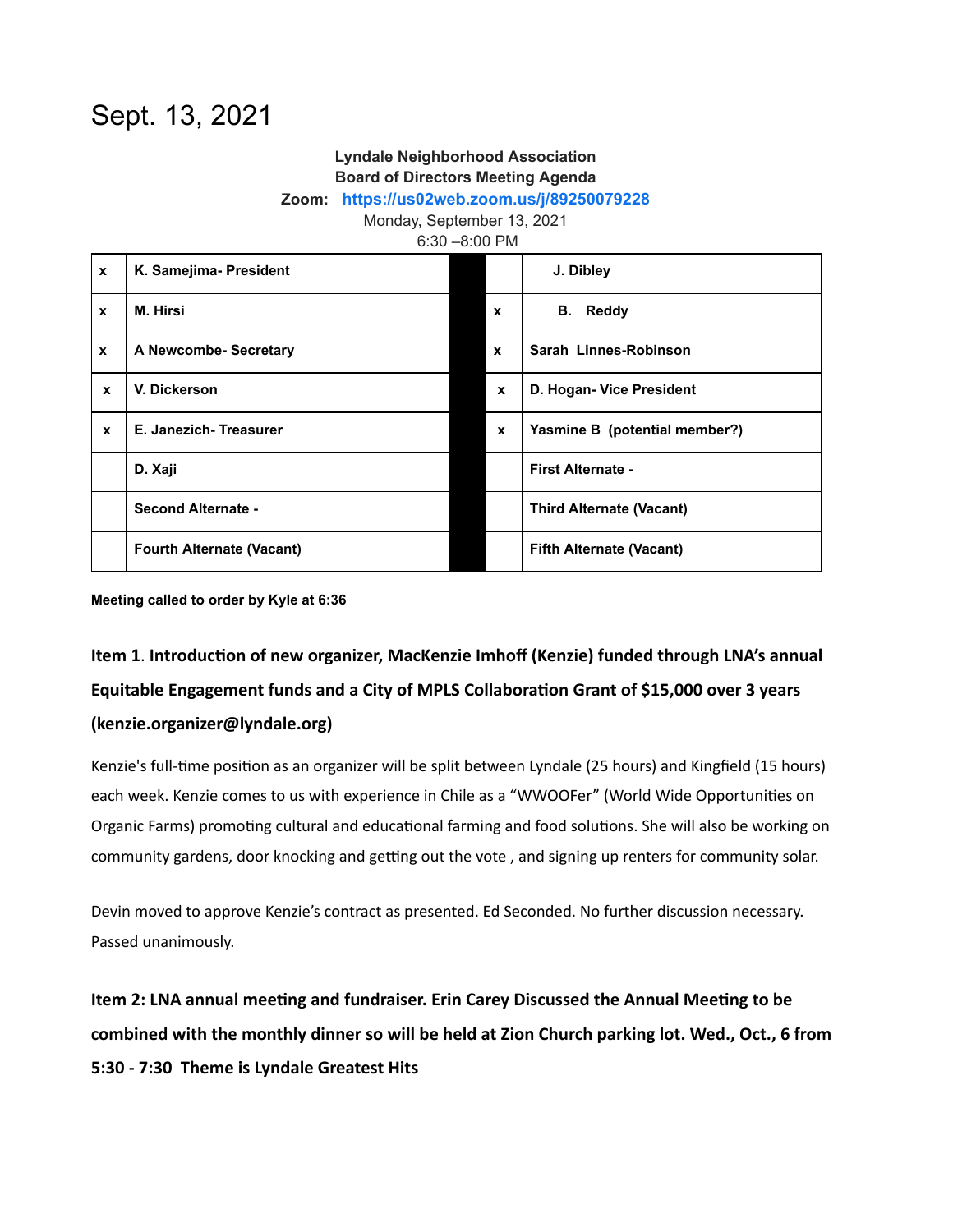Goals: elect new board members, hold the monthly LNA community meeting, and virtual fundraising for our neighborhood group. Food will be provided by Cano Kitchen. ACE Hardware will donate something for the live auction.

- The meeting will start at 6 or 6:15. Meeting will be brief, 30 minutes.
- Board members will be voted on (there will be a 2 week window in which members can vote). Therefore, all current board members will serve through the next board meeting on Oct. 11.
- Vote on bylaws: should terms of board members be changed from 4 two-year terms to 3 two-year terms.

## **Item 3: Policy and City Required Stuff**

List neighborhood requirements - Funding structures

- 1. Neighborhood Network Funds (PDF Neighborhood request)
- 2. Grant application due Oct. 15. (submit by Oct. 15 and finalize by Dec. 31)

There is a lot of work to do on these grants. Will be hard to have it in place for LNA by the deadline

- 3. Contracts to amend.
	- a. Associate director (Erin's contract)
		- i. Stop bonus pay effective as contract states, with 30 day notice.
		- ii. Move some of these projects Erin was doing to Kenzie; communication organizer, community dinner, garden liaison
		- iii. Eventually (at calendar year start?) look at reorganizing staff and eliminating the associate director position as having a director and associate director is too top heavy for LNA.
	- b. Acting director (Sarah's contract)
		- i. Requirements of city
		- ii. Move money from Erin to double current pay, to better reflect the  $60+$ hours/month that Sarah actually works.
		- iii. Should we extend/renew Sarah's contract to go from March to June?
		- iv. Increase contract timing and amount to  $$3,600$  month  $/$  60 hours payable to KFNA (retro-active to August 1, 2021 through June 20, 2022

One motion was made to amend the two contracts 3.a.i and 3.b.iv; Ed makes the motion. Anna seconds. No further discussion was asked for. Motion approved unanimously.

4. Joint redevelopment meeting for 31st and Nicollet (former Wells Fargo) on Wed. via Zoom.